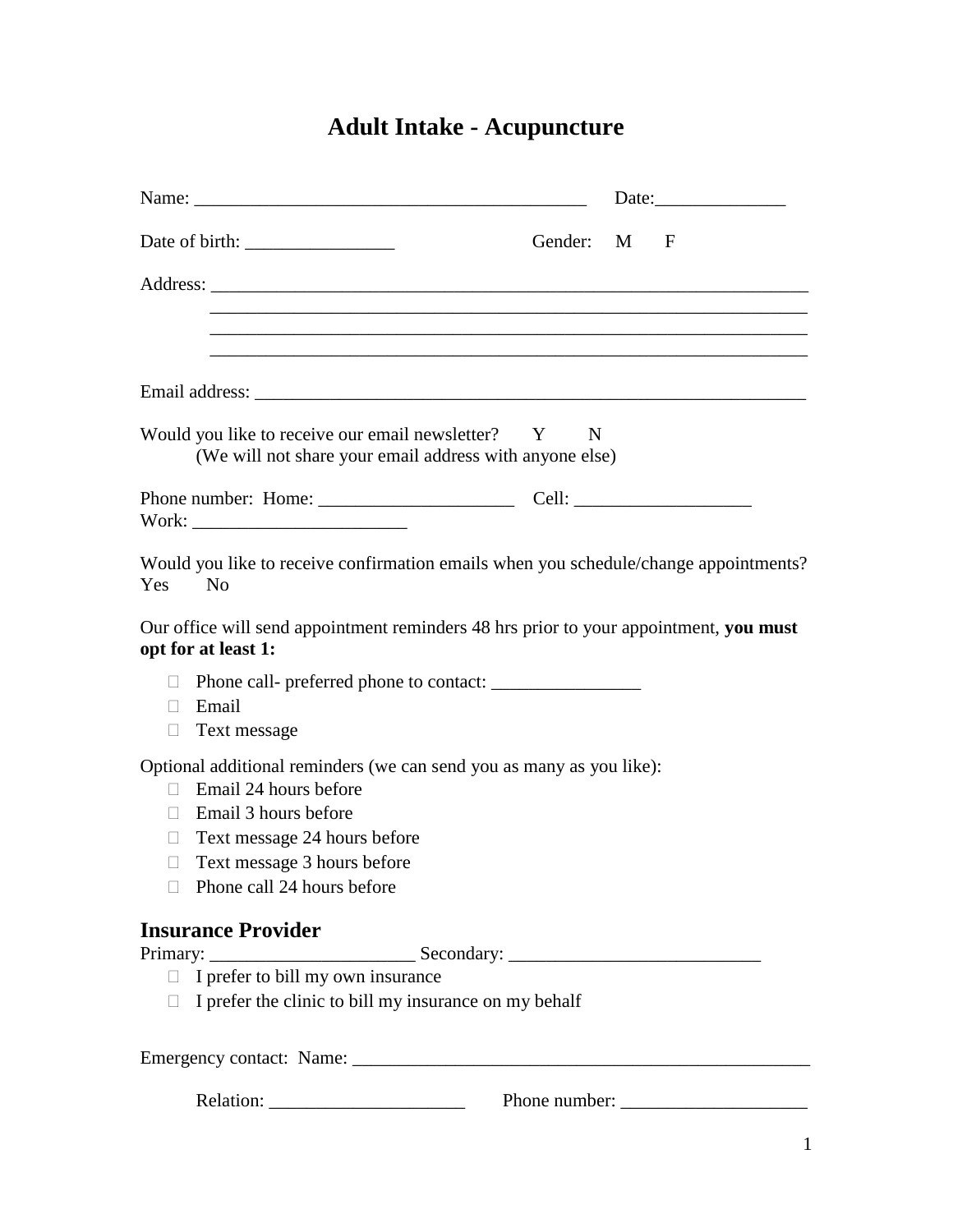| $\begin{picture}(20,10) \put(0,0){\vector(1,0){100}} \put(15,0){\vector(1,0){100}} \put(15,0){\vector(1,0){100}} \put(15,0){\vector(1,0){100}} \put(15,0){\vector(1,0){100}} \put(15,0){\vector(1,0){100}} \put(15,0){\vector(1,0){100}} \put(15,0){\vector(1,0){100}} \put(15,0){\vector(1,0){100}} \put(15,0){\vector(1,0){100}} \put(15,0){\vector(1,0){100}} \$ |                                                                  |   | <u> 2000 - Jan James James Jan James James Jan James James Jan James James Jan Jan James James Jan Jan James Jan Ja</u> |   | $\begin{array}{c} \begin{array}{c} \begin{array}{c} \end{array}\\ \begin{array}{c} \end{array}\\ \begin{array}{c} \end{array}\\ \begin{array}{c} \end{array}\\ \begin{array}{c} \end{array}\\ \begin{array}{c} \end{array}\\ \begin{array}{c} \end{array}\\ \begin{array}{c} \end{array}\\ \begin{array}{c} \end{array}\\ \begin{array}{c} \end{array}\\ \begin{array}{c} \end{array}\\ \begin{array}{c} \end{array}\\ \begin{array}{c} \end{array}\\ \begin{array}{c} \end{array}\\ \begin{array}{c} \end{array}\\ \begin{array}{c} \end{array}\\ \begin{array}{c} \end{array}\\ \begin$ |
|---------------------------------------------------------------------------------------------------------------------------------------------------------------------------------------------------------------------------------------------------------------------------------------------------------------------------------------------------------------------|------------------------------------------------------------------|---|-------------------------------------------------------------------------------------------------------------------------|---|-------------------------------------------------------------------------------------------------------------------------------------------------------------------------------------------------------------------------------------------------------------------------------------------------------------------------------------------------------------------------------------------------------------------------------------------------------------------------------------------------------------------------------------------------------------------------------------------|
| Your reasons for seeking acupuncture/treatment goals:                                                                                                                                                                                                                                                                                                               |                                                                  |   |                                                                                                                         |   |                                                                                                                                                                                                                                                                                                                                                                                                                                                                                                                                                                                           |
| 1. $\qquad \qquad$                                                                                                                                                                                                                                                                                                                                                  |                                                                  |   |                                                                                                                         |   |                                                                                                                                                                                                                                                                                                                                                                                                                                                                                                                                                                                           |
|                                                                                                                                                                                                                                                                                                                                                                     |                                                                  |   |                                                                                                                         |   |                                                                                                                                                                                                                                                                                                                                                                                                                                                                                                                                                                                           |
|                                                                                                                                                                                                                                                                                                                                                                     |                                                                  |   |                                                                                                                         |   |                                                                                                                                                                                                                                                                                                                                                                                                                                                                                                                                                                                           |
| Have you had acupuncture before:                                                                                                                                                                                                                                                                                                                                    |                                                                  | Y | $\mathbf N$                                                                                                             |   |                                                                                                                                                                                                                                                                                                                                                                                                                                                                                                                                                                                           |
|                                                                                                                                                                                                                                                                                                                                                                     | If yes, please explain (what it was for, how was the experience) |   |                                                                                                                         |   |                                                                                                                                                                                                                                                                                                                                                                                                                                                                                                                                                                                           |
| Do needles bother you:                                                                                                                                                                                                                                                                                                                                              |                                                                  | Y | $\mathbf N$                                                                                                             |   |                                                                                                                                                                                                                                                                                                                                                                                                                                                                                                                                                                                           |
|                                                                                                                                                                                                                                                                                                                                                                     |                                                                  |   |                                                                                                                         |   |                                                                                                                                                                                                                                                                                                                                                                                                                                                                                                                                                                                           |
| <b>Medical History:</b>                                                                                                                                                                                                                                                                                                                                             |                                                                  |   |                                                                                                                         |   |                                                                                                                                                                                                                                                                                                                                                                                                                                                                                                                                                                                           |
| Do you see a medical doctor regularly:                                                                                                                                                                                                                                                                                                                              |                                                                  |   |                                                                                                                         | Y | N                                                                                                                                                                                                                                                                                                                                                                                                                                                                                                                                                                                         |
| Do you get regular blood work:                                                                                                                                                                                                                                                                                                                                      |                                                                  |   |                                                                                                                         | Y | N                                                                                                                                                                                                                                                                                                                                                                                                                                                                                                                                                                                         |
| Please list all Medications, Herbs, Vitamins and Supplements:                                                                                                                                                                                                                                                                                                       |                                                                  |   |                                                                                                                         |   |                                                                                                                                                                                                                                                                                                                                                                                                                                                                                                                                                                                           |
|                                                                                                                                                                                                                                                                                                                                                                     |                                                                  |   |                                                                                                                         |   |                                                                                                                                                                                                                                                                                                                                                                                                                                                                                                                                                                                           |
|                                                                                                                                                                                                                                                                                                                                                                     |                                                                  |   |                                                                                                                         |   |                                                                                                                                                                                                                                                                                                                                                                                                                                                                                                                                                                                           |

List past injuries, hospitalizations or surgeries with approximate dates:

<u> 1989 - Johann Stoff, amerikansk politiker († 1908)</u>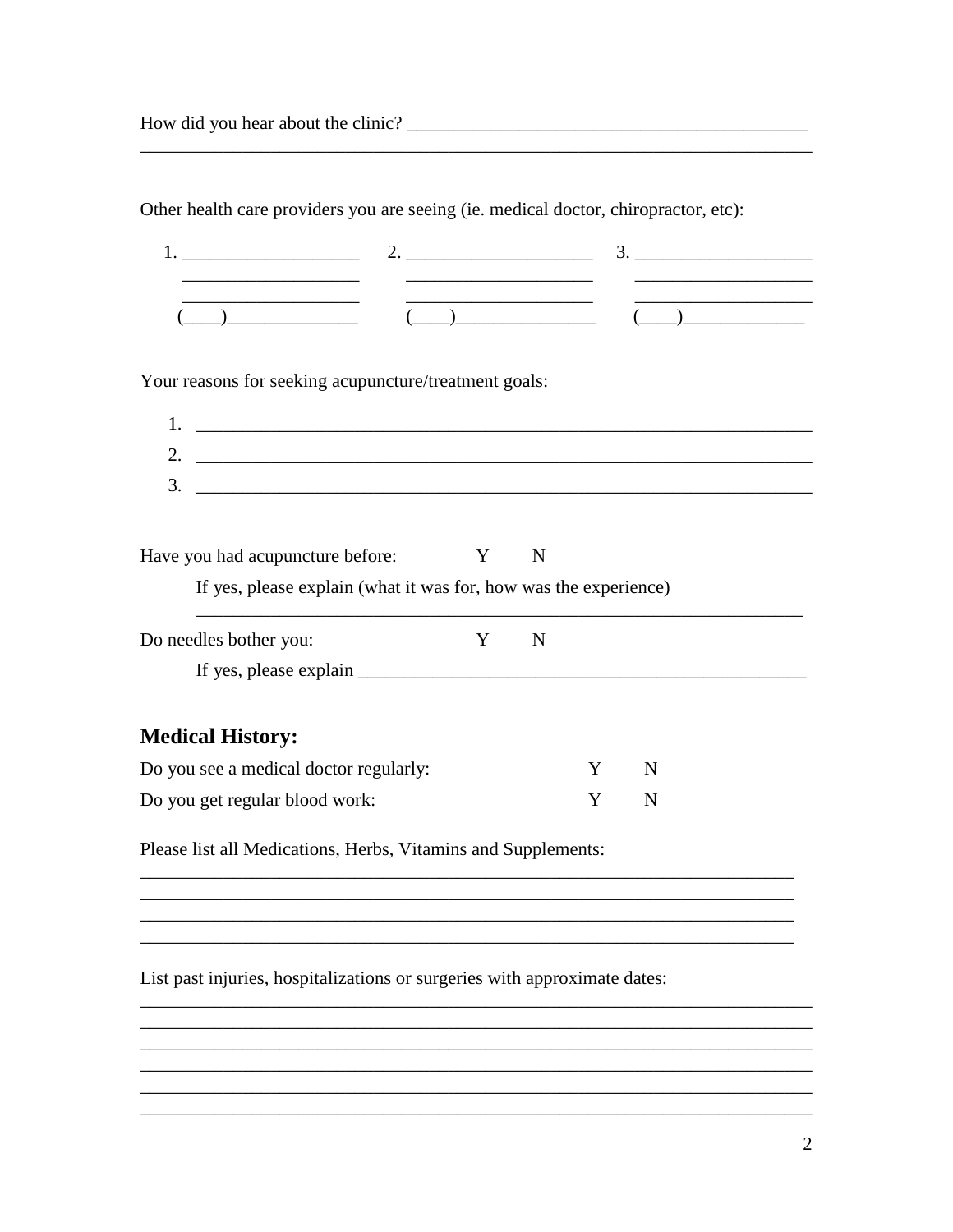| <b>AIDS</b>          | Drug addiction        | Osteoporosis              |
|----------------------|-----------------------|---------------------------|
| Allergies            | Epilepsy              | Pacemaker                 |
| Anemia               | Fibromyalgia          | Respiratory condition     |
| Anxiety              | Gall stones           | <b>Rheumatic fever</b>    |
| <b>Arthritis</b>     | <b>HIV</b>            | Sinus problems            |
| Asthma               | Heart condition       | Skin condition            |
| Bipolar disorder     | Hemophilia            | Spinal injury             |
| Cancer               | High/Low blood        | Sprains or fractures      |
| Chronic fatigue      | pressure              | Stroke                    |
| syndrome             | Jaw pain              | Thyroid problem           |
| Deep vein thrombosis | Kidney disease/stones | Tuberculosis              |
| Depression           | Liver condition       | <b>Ulcers</b>             |
| Diabetes             | Migraines             | <b>Ulcerative Colitis</b> |
| Digestive disorders  | Multiple sclerosis    |                           |
|                      |                       |                           |

Do you currently have or have you ever had any of the following: (please circle)

Other (Please specify): \_\_\_\_\_\_\_\_\_\_\_\_\_\_\_\_\_\_\_\_\_\_\_\_\_\_\_\_\_\_\_\_\_\_\_\_\_\_\_\_\_\_\_\_\_\_\_\_\_\_

Do you have any allergies (medications, environmental, etc)?

Do you frequently use any of the following (please check yes or no):

|                     | Yes | No | If yes, how often          |
|---------------------|-----|----|----------------------------|
| Painkillers         |     |    |                            |
| Antacids            |     |    |                            |
| Laxatives           |     |    |                            |
| Birth control pills |     |    |                            |
|                     | Yes | No | If yes, form and how often |
| Tobacco             |     |    |                            |
| Alcohol             |     |    |                            |
| Caffeine            |     |    |                            |
| Recreational drugs  |     |    |                            |

\_\_\_\_\_\_\_\_\_\_\_\_\_\_\_\_\_\_\_\_\_\_\_\_\_\_\_\_\_\_\_\_\_\_\_\_\_\_\_\_\_\_\_\_\_\_\_\_\_\_\_\_\_\_\_\_\_\_\_\_\_\_\_

 $\overline{\phantom{a}}$  , and the contract of the contract of the contract of the contract of the contract of the contract of the contract of the contract of the contract of the contract of the contract of the contract of the contrac \_\_\_\_\_\_\_\_\_\_\_\_\_\_\_\_\_\_\_\_\_\_\_\_\_\_\_\_\_\_\_\_\_\_\_\_\_\_\_\_\_\_\_\_\_\_\_\_\_\_\_\_\_\_\_\_\_\_\_\_\_\_\_\_\_\_\_\_\_\_\_\_

\_\_\_\_\_\_\_\_\_\_\_\_\_\_\_\_\_\_\_\_\_\_\_\_\_\_\_\_\_\_\_\_\_\_\_\_\_\_\_\_\_\_\_\_\_\_\_\_\_\_\_\_\_\_\_\_\_\_\_\_\_\_\_\_\_\_\_\_\_\_\_\_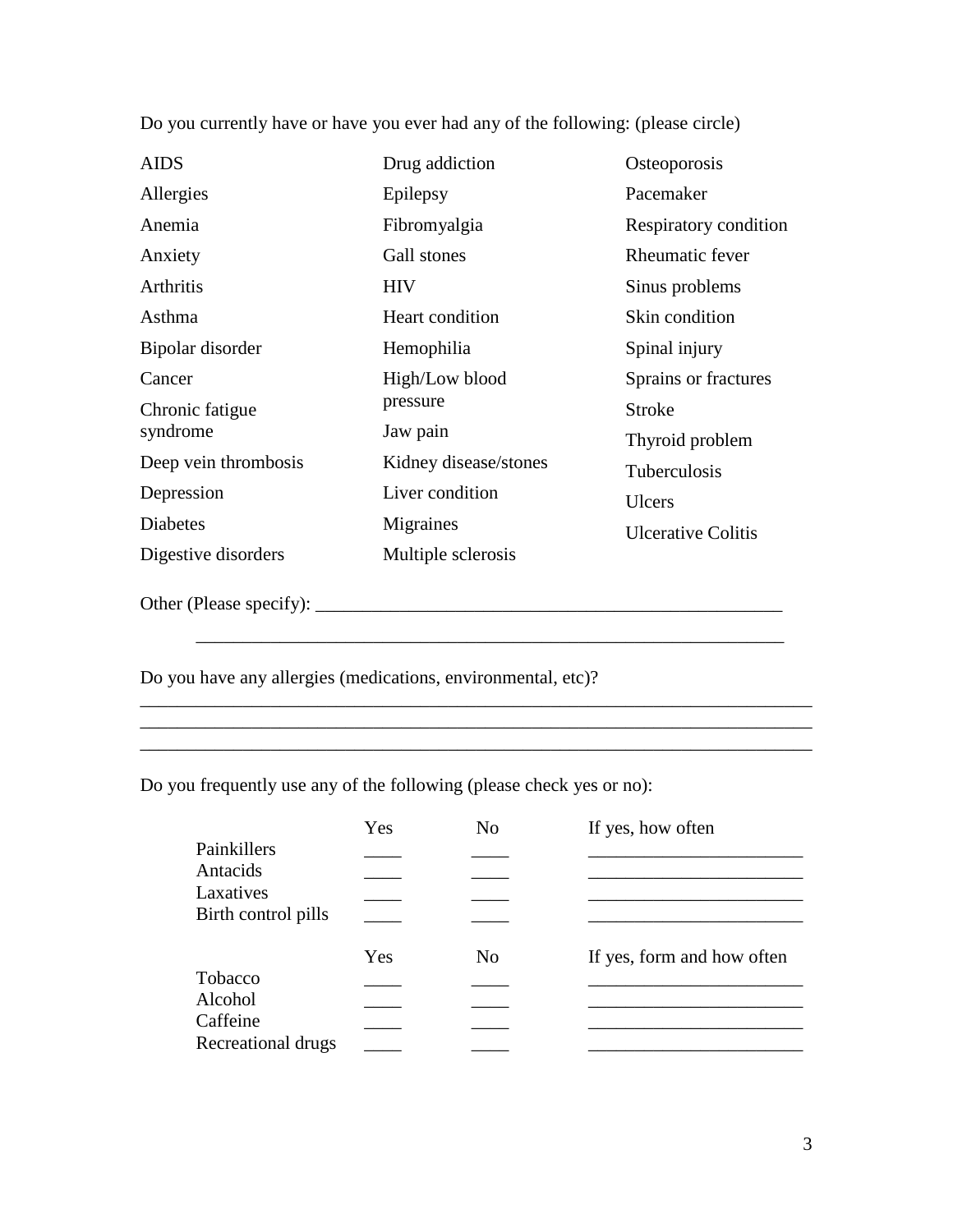# **Lifestyle:**

| Stress level: Low - 1 2 3 4 5 6 7 8 9 10 - High |                             |
|-------------------------------------------------|-----------------------------|
|                                                 |                             |
|                                                 | Rested in AM: $\frac{1}{2}$ |
|                                                 |                             |
|                                                 |                             |
|                                                 |                             |
|                                                 |                             |

#### **Symptom Survey** (please check all that apply):

| $0=$ Never                    | $1 =$ Rarely $2 =$ Occasionally                   |                      | $3=$ Frequently $4=$ Always               |
|-------------------------------|---------------------------------------------------|----------------------|-------------------------------------------|
|                               | $0 \t1 \t2 \t3 \t4 \t low\t\text{appetite}$       |                      | 0 1 2 3 4 ravenous appetite               |
|                               | $0 \t1 \t2 \t3 \t4 \t^$ loose stools              |                      | $0 \t1 \t2 \t3 \t4$ heartburn/acid reflux |
|                               | 0 1 2 3 4 gas/ abdominal bloating                 |                      | 0 1 2 3 4 mouth sores                     |
|                               | 0 1 2 3 4 fatigue after eating                    |                      | 0 1 2 3 4 belching or vomiting            |
|                               | $0 \t1 \t2 \t3 \t4 \t hemorphoids$                |                      | 0 1 2 3 4 gums bleeding/swollen           |
|                               | $0 \t1 \t2 \t3 \t4 \tbruise easily$               |                      | 0 1 2 3 4 thirst Hot? Cold?               |
| 0 1 2 3 4 anemia              |                                                   | 0 1 2 3 4 bad breath |                                           |
|                               |                                                   |                      |                                           |
|                               | 0 1 2 3 4 abnormal swelling                       | 0 1 2 3 4 fatigue    |                                           |
| $0 \t1 \t2 \t3 \t4$ allergies |                                                   |                      | 0 1 2 3 4 catch colds easily              |
| 0 1 2 3 4 asthma              |                                                   |                      | 0 1 2 3 4 tired after little exertion     |
|                               | 0 1 2 3 4 shortness of breath                     |                      | 0 1 2 3 4 general weakness                |
| 0 1 2 3 4 cough               |                                                   |                      | 0 1 2 3 4 nasal discharge                 |
|                               | $0 \t1 \t2 \t3 \t4 \t dry nose/mouth/skin/throat$ |                      | $0 \t1 \t2 \t3 \t4 \t sinus congestion$   |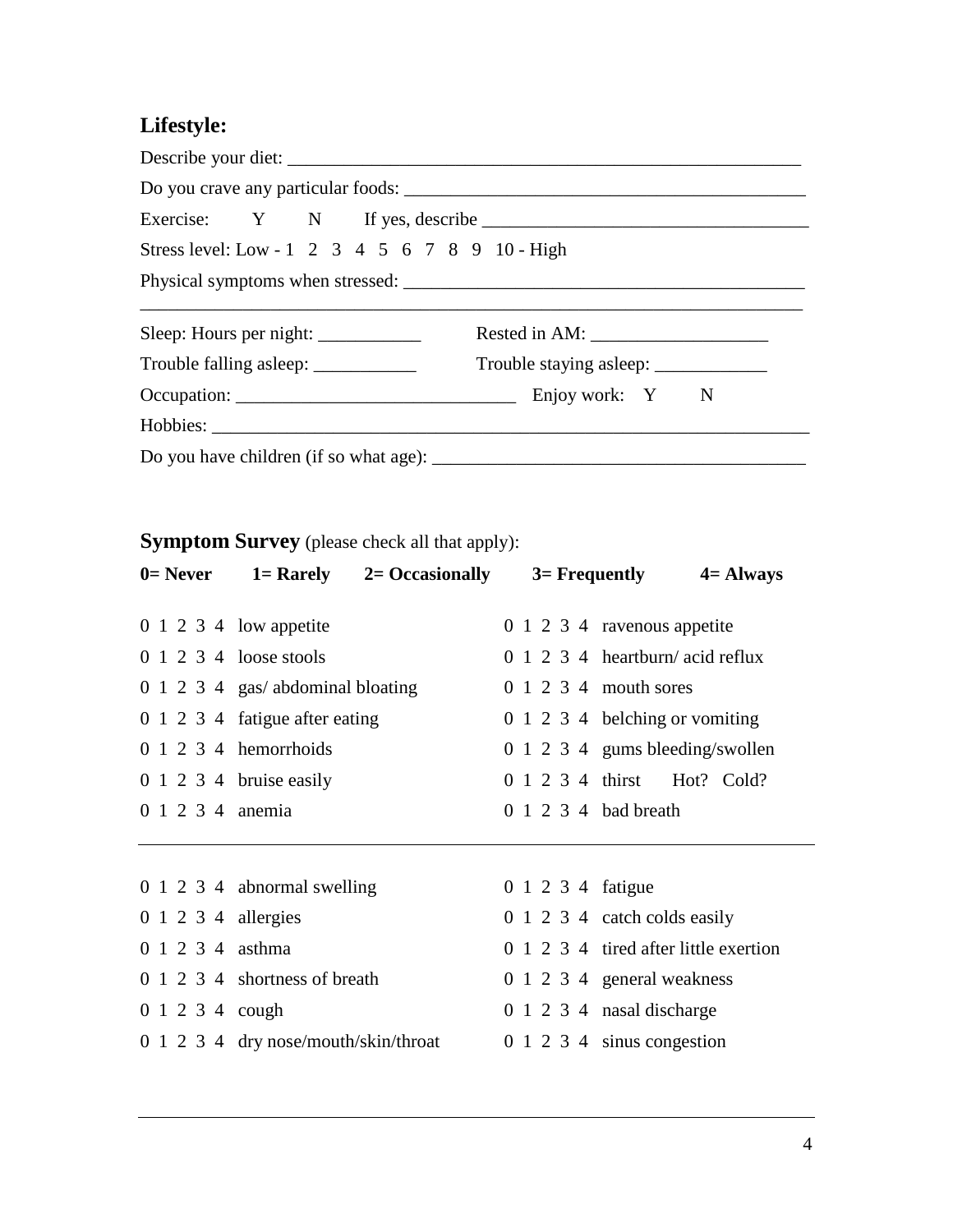| $0=$ Never                 |                                                                | $1 =$ Rarely $2 =$ Occasionally | $3=$ Frequently         |                                     | $4 =$ Always             |
|----------------------------|----------------------------------------------------------------|---------------------------------|-------------------------|-------------------------------------|--------------------------|
|                            | 0 1 2 3 4 sore, cold or weak knees                             |                                 |                         | $0 \t1 \t2 \t3 \t4$ feel cold often |                          |
|                            | $0 \t1 \t2 \t3 \t4 \t low back pain$                           |                                 |                         | 0 1 2 3 4 swollen ankles            |                          |
|                            | 0 1 2 3 4 frequent urination                                   |                                 |                         | $0 \t1 \t2 \t3 \t4 \t poor memory$  |                          |
|                            | 0 1 2 3 4 urinary incontinence                                 |                                 | 0 1 2 3 4 hair loss     |                                     |                          |
|                            | 0 1 2 3 4 ear/hearing problems                                 |                                 | $0$ 1 2 3 4 infertility |                                     |                          |
|                            | 0 1 2 3 4 early morning diarrhea                               |                                 |                         | Low Normal High libido              |                          |
| 0 1 2 3 4 irritable        |                                                                |                                 |                         | 0 1 2 3 4 muscle spasms/twiches     |                          |
|                            | 0 1 2 3 4 ligament/tendon issues                               |                                 |                         | 0 1 2 3 4 numb extremities          |                          |
|                            | 0 1 2 3 4 tight feeling in chest                               |                                 |                         | 0 1 2 3 4 dry, irritated eyes       |                          |
| 0 1 2 3 4 alternate        |                                                                |                                 | 0 1 2 3 4 ear ringing   |                                     |                          |
| diarrhea/constipation      |                                                                |                                 |                         | $0 \t1 \t2 \t3 \t4$ anger easily    |                          |
|                            | 0 1 2 3 4 sigh frequently                                      |                                 | 0 1 2 3 4 red eyes      |                                     |                          |
|                            | 0 1 2 3 4 neck/shoulder tension                                |                                 |                         |                                     |                          |
|                            |                                                                |                                 |                         |                                     |                          |
|                            | 0 1 2 3 4 feel heart beating                                   |                                 | 0 1 2 3 4 chest pain    |                                     |                          |
| 0 1 2 3 4 insomnia         |                                                                |                                 |                         | 0 1 2 3 4 disturbing dreams         |                          |
|                            | 0 1 2 3 4 sores on tip of tongue                               |                                 |                         | $0$ 1 2 3 4 restlessness            |                          |
| 0 1 2 3 4 anxiety          |                                                                |                                 |                         | $0 \t1 \t2 \t3 \t4$ palpitations    |                          |
|                            |                                                                |                                 |                         |                                     |                          |
|                            | 0 1 2 3 4 dizzy upon standing                                  |                                 |                         | 0 1 2 3 4 feeling of heaviness      |                          |
|                            | 0 1 2 3 4 floaters in eyes<br>0 1 2 3 4 heat in palms or soles |                                 | 0 1 2 3 4 nausea        |                                     |                          |
|                            | 0 1 2 3 4 afternoon fever                                      |                                 |                         | $0 \t1 \t2 \t3 \t4$ foggy thinking  |                          |
|                            | 0 1 2 3 4 night sweats                                         |                                 |                         | 0 1 2 3 4 enlarged lymph nodes      |                          |
|                            | 0 1 2 3 4 flushed face                                         |                                 |                         | $0 \t1 \t2 \t3 \t4$ cloudy urine    |                          |
|                            |                                                                |                                 |                         |                                     |                          |
|                            | <b>Urination:</b> Circle all that apply:                       | <b>Burning</b>                  | Urgent                  | Scanty                              | Difficult                |
|                            |                                                                | Profuse                         | <b>Dribbling</b>        |                                     | More than 1 time a night |
|                            |                                                                |                                 |                         |                                     |                          |
|                            | Consistency (circle): Well-formed                              | Hard<br>Loose                   | Alternates              |                                     |                          |
| Do you ever have (circle): |                                                                | Undigested food                 | <b>Blood</b>            | <b>Mucous</b>                       |                          |